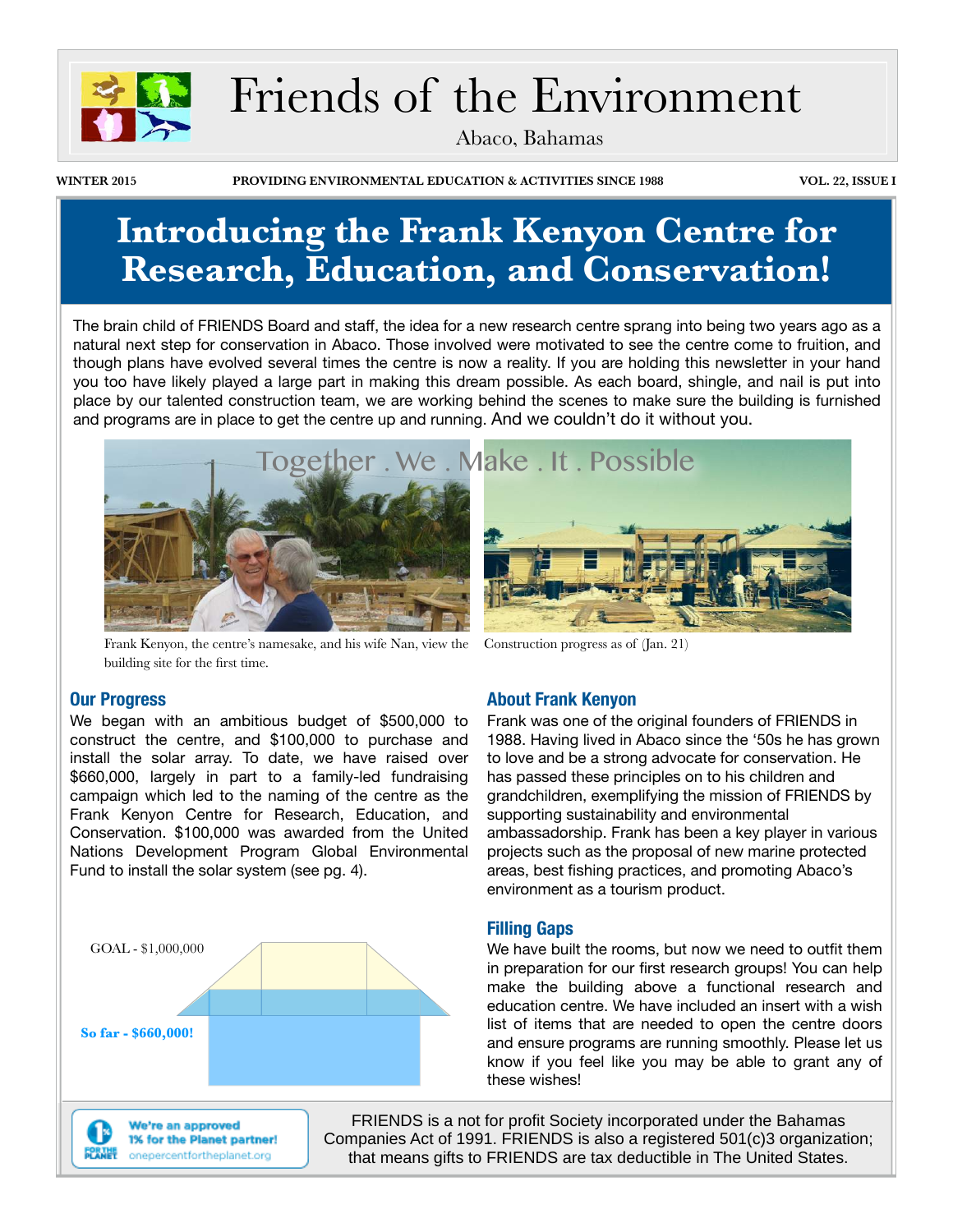#### President's Letter

2014 was an exciting and rewarding year for us at Friends of The Environment, as we have accomplished much. The highlight of the year was breaking ground and commencement of the construction of the Frank Kenyon Research Centre.

Seeing this project become a reality is such an amazing achievement and I am proud to be associated with such a great organization. During the last year, we continued our educational and awareness programs of the preservation and conservation of our environment, throughout the length and breadth of Abaco, from Moore's Island in the South to Grand Cay in the North.

 A special thank you to our donors, who overwhelmingly supported us with the construction of the Frank Kenyon Centre and to all those who assist with keeping the doors of FRIENDS open. To the staff, I must say a job well done! You continue to go beyond the call of duty to ensure that the goals and objectives of FRIENDS are met.

The Board of Directors and staff of FRIENDS look forward to completion of the Frank Kenyon Centre and having our grand opening during Earth Day in April and welcoming our first visitors this summer. Once again, a heartfelt thank you for your continued support and we look forward to working with you in this coming year.

*Wynsome Ferguson*

### **Save the Date**

**Feb. 7,** Hope Town Reef Ball **Feb. 21**, Marsh Harbour Reef Ball **March 20-22**, Great Abaco Family Fitness Weekend, Treasure Cay **April** - National Coastal Awareness Month **April 22nd** - Earth Day **June 24th - Aug. 12th**,- Summer Camps and field courses (tentative date) **2014 Highlights**

Our education program visited **21 schools**, including 285 teachers and parents, gave **55 school presentations**, and ran **47 field trips** for **2,350 students**! These experiences created some memorable moments for both students and parents.

**60 solar panels** were installed in the Frank Kenyon Centre solar array. These are supported by a 24,000kw inverter and a bank of state of the art (plus lead and acid free) nickel, iron, and saltwater batteries.

Researchers investigated everything from mangroves and patch reefs, to conch, plovers, bonefish, climate change and more! These studies are contributing to conservation in The Bahamas as well as our general understanding of our environment. Learn more on The Abaco Scientist blog:<http://appliedecology.cals.ncsu.edu/absci/>

The Abaco community rallied in support of International Coastal Cleanup in September: **404 participants** covered 18.5 miles of ground and collected **2,280 pounds of trash**!!

The Bahamas Government established a fixed closed season on Nassau Grouper (December 1 - February 28, annually).

The country is moving forward on progressive legislation amendments such as the Protected Areas Fund Act, Bahamas Parks and Public Beaches Authority Bill, and the National Energy Policy.

# FRIENDS Thanks Friends

**Turtle Trot,** HG Christie Real Estate, Hope Town Inn and Marina, Hummingbird Cottage Art Center, Sunny and Don Meinhold, PROMPT (Paradise Race Organization, Management, Promotion & Timing), Java, Abaco Tourist Office, Islands by Design, Abaco Inn, Abaco Family Medicine, Marsh Harbour Exporters & Importers, Elbow Cay Properties, Abaco Petroleum, Chris Chapman, The Mitchell's, Sugar Shack

**Science Fair,** United States Embassy, New Vision Ministries, Abaco Tourist Office, Albury's Ferry, Shearwater Foundation, Lightbourn Family Farm, Disney's Animals, Science and Environment, GEF Small Grants Program, Judges: Joy Chaplin, Wendy Sneff (U.S. Embassy), Deon Stewart (GEF SGP), Stacey Moultrie (SEV Consulting Group Ltd.), Kellie Janes, Nadeen Beneby, Stacey Pitt, Canishka Alexander, Doranell Swain, Wendy Bishop.

**Kayak Challenge,** Adam & Sarah Lawrence, Ryan Cash, Frank Knowles, Pete's Pub

**Advertising and Awareness,** Coastal Angler Magazine, The Abaconian, Abaco Cruiser's Net, Conch Salad TV, Steve Dodge and Cruising Guide to Abaco, Click242 Nature

#### We are proud to share some of last year's accomplishments: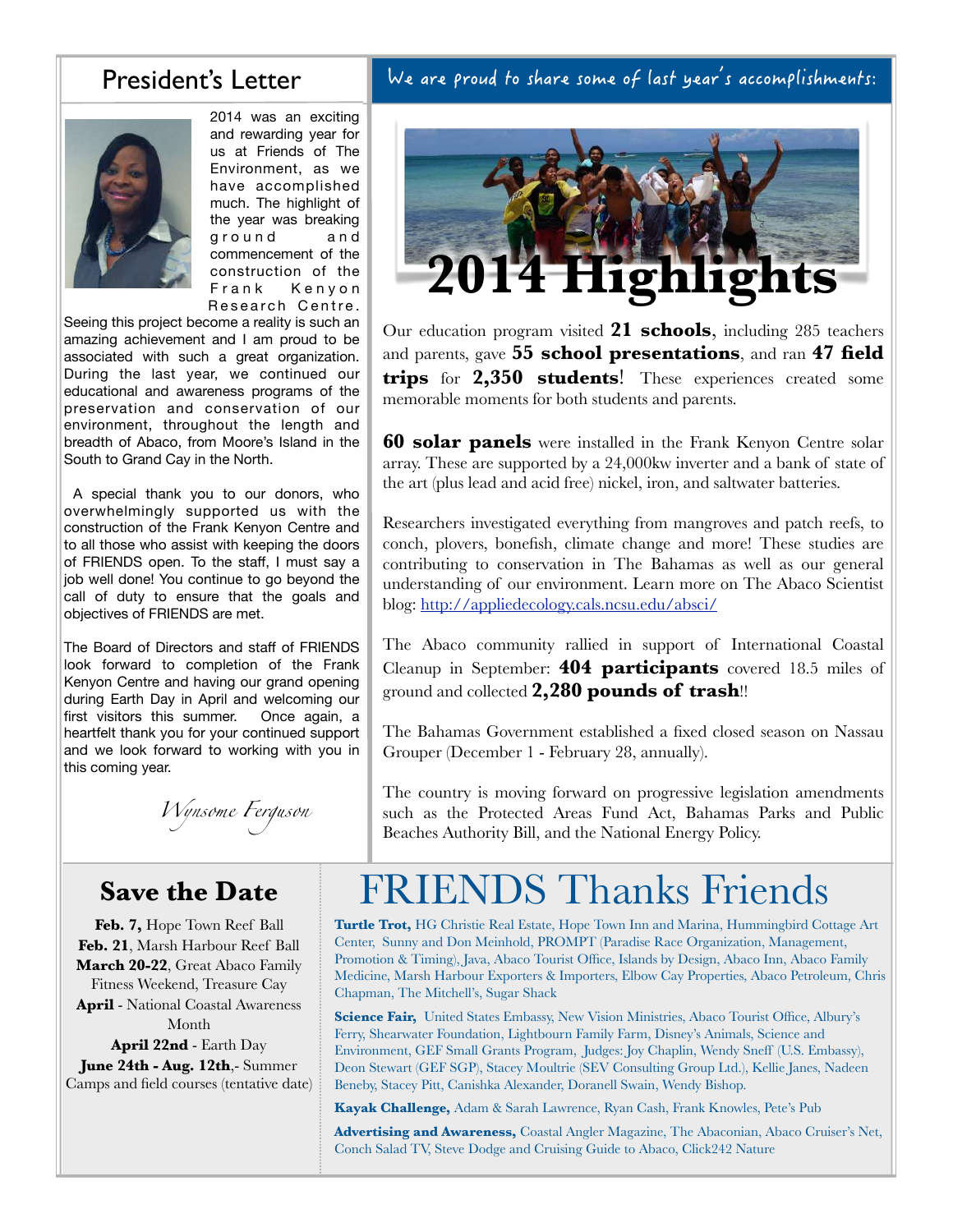# So What's in Store for the Frank Kenyon Centre?





# Upcoming Courses

Habitat Conservation, adult course Habitat Conservation, (teens) ages 15-18 Coastal Shark Ecology, ages 15-18 Sea Turtle Tagging, ages 15-18 Sea Turtle Research, adult course Ecosystems Camp, ages 6-9 Ecosystems Camp level II, ages 6-9 Sustainable Fishing Camp, ages 10-12 Nature Detectives Camp, ages 13-15

## Join the Excitement

Want to bring a group down? Have a contact that might want to work with us? Give us a shout! We can help put together a program or itinerary at the Kenyon Centre to suit you.

> 242-367-2721 [info@friendsoftheenvironment.org](mailto:info@friendsoftheenvironment.org)

### Building Partnerships

FRIENDS is seeking partnerships with universities, research groups, and others who share similar goals of advancing research and conservation in Abaco. An advisory committee is being formed to assist in broadening the scope of the Kenyon Centre's outreach and funding capabilities.

### Upcoming Programs

We will be growing a repertoire of programs at the Kenyon Centre that will support FRIENDS' mission for a sustainable Abaco with goals to increase collaboration between research, education, and sustainable development. In-house programs will be offered to high school students, recent graduates, university students, and adults, and the centre will be available for use by other educational and service groups who may offer their own courses. Check out a sample of upcoming courses in the box to the left. The Abaco Science Alliance Conference will be planned for January 2016.

### Future Plans

FRIENDS will be working to develop programs and partnerships at the centre that encourage student scholarship in the sciences, build student experience in field research, and support new and continuing research projects on Abaco. These objectives all lead to an ultimate goal of sustainable development and conservation, and a new generation of environmental ambassadors and smart decision makers for Abaco.

#### **Why Join FRIENDS (or renew your membership)?** *Your contribution to FRIENDS:*

*\* Provides environmental education to create a new generation of responsible citizens and environmental stewards \* Reduces invasive species and promotes biodiversity \* Conserves Abaco's habitats and natural resources for future generations to enjoy \* Supports our amazing quality of life in Abaco*  Please use the enclosed envelope or visit our website make sure you are a member for 2015! [www.FriendsoftheEnvironment.org](http://www.FriendsoftheEnvironment.o)